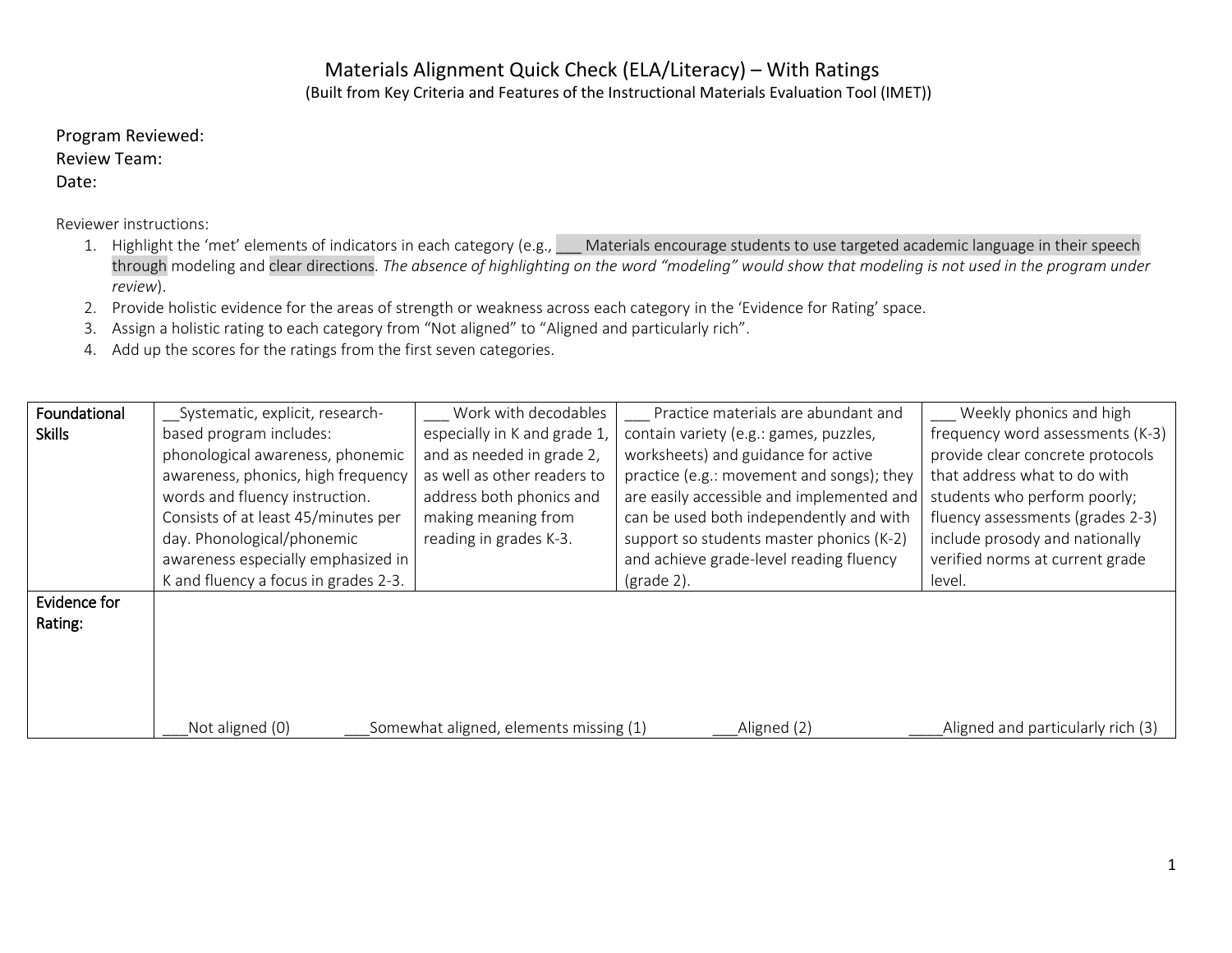| <b>Close Reading</b> | Close reading consists of             | Anchor texts are of publishable        | High-quality sequences of              | Culminating assignments             |
|----------------------|---------------------------------------|----------------------------------------|----------------------------------------|-------------------------------------|
| of Complex           | regular practice with high-quality,   | quality and worthy of                  | standards-based TDQs support           | regularly reflect what is most      |
| Texts                | grade-level complex anchor texts as   | especially careful reading; they       | students to delve deeply into texts    | essential to learn from the text(s) |
|                      | defined by the standards, according   | include a balance of fiction and       | so they build understanding of the     | and address several grade-level (or |
|                      | to quantitative and qualitative       | nonfiction connected mostly to         | central ideas, key details, craft, and | above) standards.                   |
|                      | analyses. In K-2 this means text read | topics or themes under study.          | structure.                             |                                     |
|                      | aloud, and texts can be 3rd grade or  |                                        |                                        |                                     |
|                      | above.                                |                                        |                                        |                                     |
| Evidence for         |                                       |                                        |                                        |                                     |
| Rating:              |                                       |                                        |                                        |                                     |
|                      |                                       |                                        |                                        |                                     |
|                      |                                       |                                        |                                        |                                     |
|                      |                                       |                                        |                                        |                                     |
|                      |                                       |                                        |                                        |                                     |
|                      | Not aligned (0)                       | Somewhat aligned, elements missing (1) | Aligned (2)                            | Aligned and particularly rich (3)   |

| <b>Building</b><br>Academic<br>Language | Materials provide systematic work with<br>academic vocabulary and syntax both in<br>context (through text-based questions and<br>tasks) and out of context (through games,<br>exercises, etc.). | Materials include a cohesive, year-long<br>plan that requires students to interact with and<br>build academic vocabulary and increasingly<br>sophisticated syntax. |             | Words chosen for study in context are<br>essential to understanding, more abstract, part<br>of a semantic word family, and likely to appear<br>in other complex texts students will read.<br>Materials encourage the use, review, and<br>assessment of the targeted words throughout |
|-----------------------------------------|-------------------------------------------------------------------------------------------------------------------------------------------------------------------------------------------------|--------------------------------------------------------------------------------------------------------------------------------------------------------------------|-------------|--------------------------------------------------------------------------------------------------------------------------------------------------------------------------------------------------------------------------------------------------------------------------------------|
| Evidence for<br>Rating:                 | Not aligned (0)                                                                                                                                                                                 | Somewhat aligned, elements missing (1)                                                                                                                             | Aligned (2) | the unit.<br>Aligned and particularly rich (3)                                                                                                                                                                                                                                       |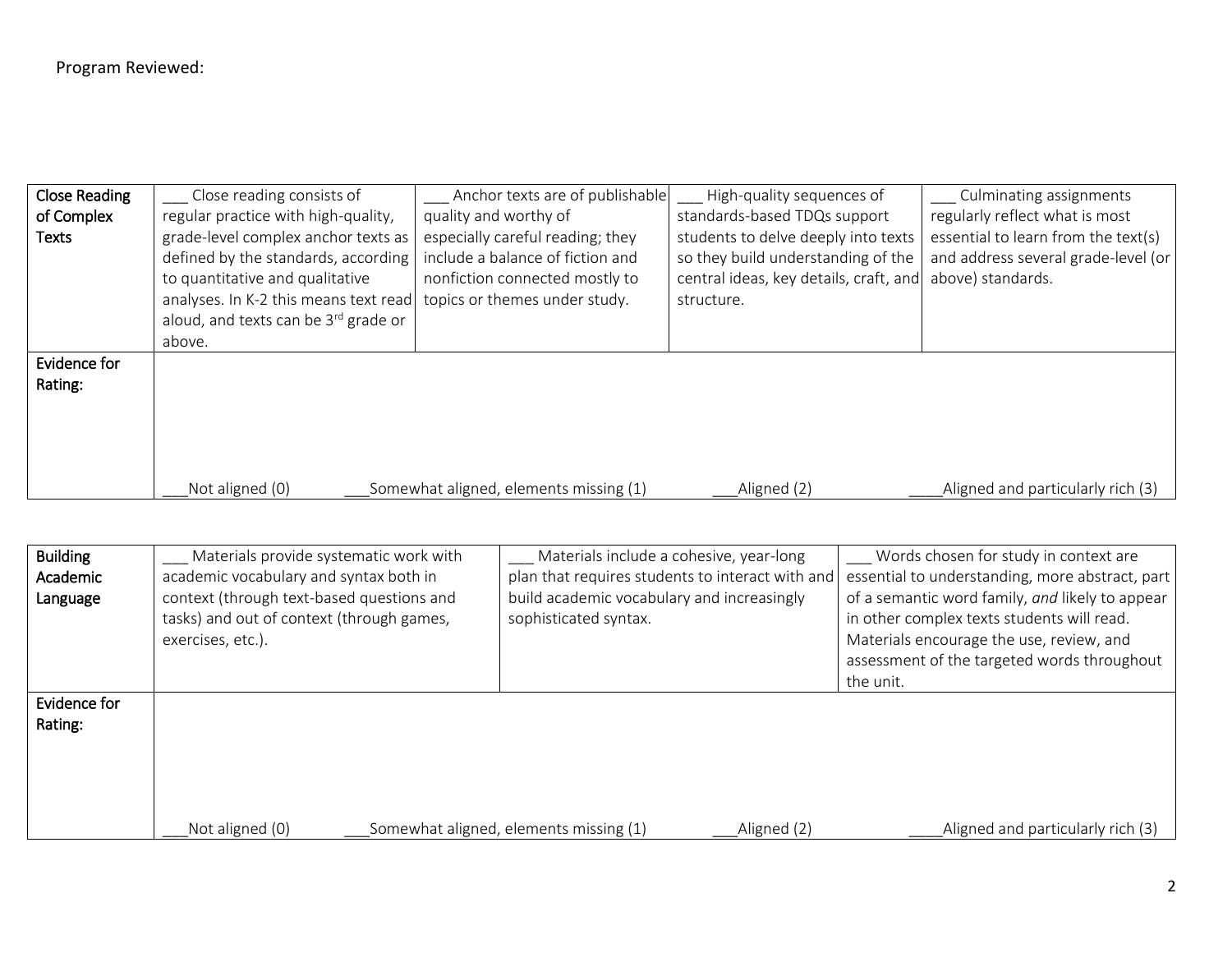| Program Reviewed:       |                                                                                       |                                                       |                                                  |
|-------------------------|---------------------------------------------------------------------------------------|-------------------------------------------------------|--------------------------------------------------|
| Volume of               | Materials provide a sequence of texts or                                              | Series of texts are available at a variety of         | Materials provide instructions for               |
| Reading to              | full-length books organized around a variety of                                       | complexity levels with less complex texts             | lightweight student accountability for regularly |
| <b>Build</b>            | conceptually-related topics (themes for literary                                      | supporting access to more complex texts to            | engaging in a volume of reading both assigned    |
| Knowledge               | texts), with enough time allotted to allow for                                        | build knowledge.                                      | (related to the topics and themes being          |
|                         | growth of knowledge and vocabulary. In K-2                                            |                                                       | studied) and texts of their choosing.            |
|                         | this may be primarily texts for reading aloud.                                        |                                                       |                                                  |
| Evidence for            |                                                                                       |                                                       |                                                  |
| Rating:                 |                                                                                       |                                                       |                                                  |
|                         |                                                                                       |                                                       |                                                  |
|                         |                                                                                       |                                                       |                                                  |
|                         |                                                                                       |                                                       |                                                  |
|                         | Not aligned (0)                                                                       | Somewhat aligned, elements missing (1)<br>Aligned (2) | Aligned and particularly rich (3)                |
| Evidence-Based          |                                                                                       |                                                       | Materials encourage students to use              |
| <b>Discussions</b>      | Materials integrate speaking and<br>listening into lessons, questions, and tasks that | Materials include frequent opportunities              | targeted academic language in their speech       |
|                         | build-in frequent opportunities for students to                                       | for a variety of collaborative evidence-based         | through modeling and clear directions.           |
|                         | share their findings and build directly on others'                                    | discussions about texts and content under study       |                                                  |
|                         | ideas.                                                                                | that address the analytical thinking required by      |                                                  |
|                         |                                                                                       | the grade-level standards.                            |                                                  |
| Evidence for            |                                                                                       |                                                       |                                                  |
| Rating:                 |                                                                                       |                                                       |                                                  |
|                         |                                                                                       |                                                       |                                                  |
|                         |                                                                                       |                                                       |                                                  |
|                         | Not aligned (0)                                                                       | Somewhat aligned, elements missing (1)<br>Aligned (2) | Aligned and particularly rich (3)                |
|                         |                                                                                       |                                                       |                                                  |
| Volume of               | Materials include frequent opportunities for                                          | Materials include prominent and varied                | Materials include explicit instruction in the    |
| <b>Writing to Build</b> | evidence-based writing and regular                                                    | writing assignments that address different            | fundamentals of writing, including grammar       |
| Knowledge               | opportunities for short focused research; both                                        | types (on demand and process writing),                | and usage instruction in and out of context.     |
|                         | address the analytical thinking required by                                           | purposes, and genres with a focus on                  |                                                  |
|                         | grade-level (or above) reading and writing                                            | argumentative, informative, and blended forms         |                                                  |
|                         | standards.                                                                            | of writing.                                           |                                                  |
| Evidence for            |                                                                                       |                                                       |                                                  |
| Rating:                 |                                                                                       |                                                       |                                                  |
|                         |                                                                                       |                                                       |                                                  |

\_\_\_Not aligned (0) \_\_\_Somewhat aligned, elements missing (1) \_\_\_Aligned (2) \_\_\_\_Aligned and particularly rich (3)